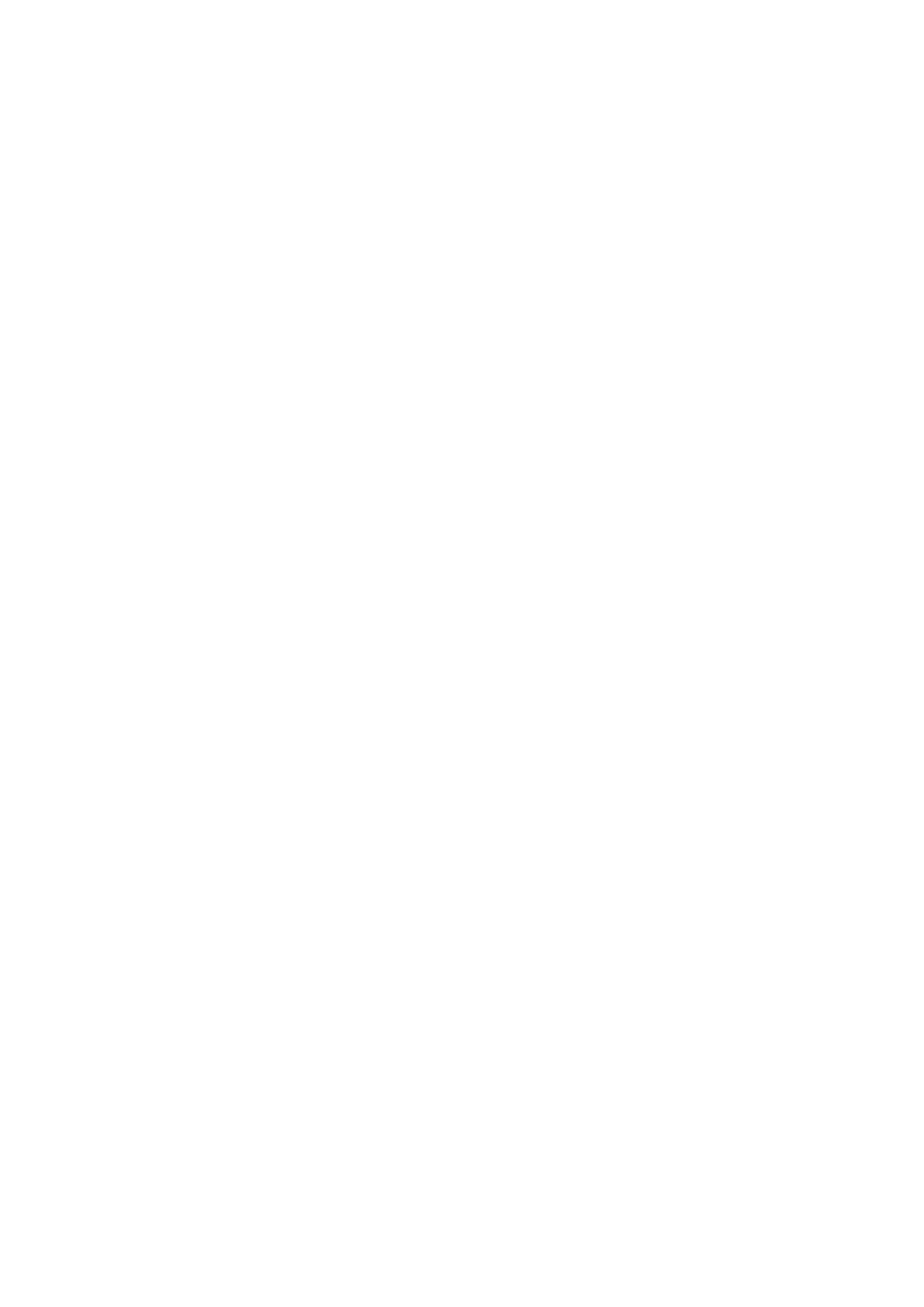# **Biofloc technology - a new concept to produce feed to Swedish aquaculture**

## **Biofloc teknologi - ett nytt koncept för att producera foder till svenskt vattenbruk**

## **Lovisa Granberg**

| Supervisor:           | Torbjörn Lundh, SLU, Department of Animal nutrition and management                                     |
|-----------------------|--------------------------------------------------------------------------------------------------------|
| Examiner:             | Anders Kiessling, SLU, Department of Animal nutrition and management                                   |
| Credits:              | 15 ECTS                                                                                                |
| <b>Course title:</b>  | Bachelor project in Animal Science                                                                     |
| Course code:          | EX0553                                                                                                 |
| Programme:            | Agricultural Science Programme - Animal Science                                                        |
| Level:                | G <sub>2</sub> E                                                                                       |
| Place of publication: | Uppsala                                                                                                |
| Year of publication:  | 2016                                                                                                   |
| Series name, part no: | Examensarbete / Sveriges lantbruksuniversitet, Institutionen för husdjurens utfodring<br>och vård, 579 |
| On-line published:    | http://epsilon.slu.se                                                                                  |
| Omslagsbild:          | Hanna Kannerstål                                                                                       |
| Nyckelord:            | mikrob protein, tilapia, räkor, foder, miljö                                                           |
| Key words:            | microbial protein, tilapia, shrimp, feed, environment                                                  |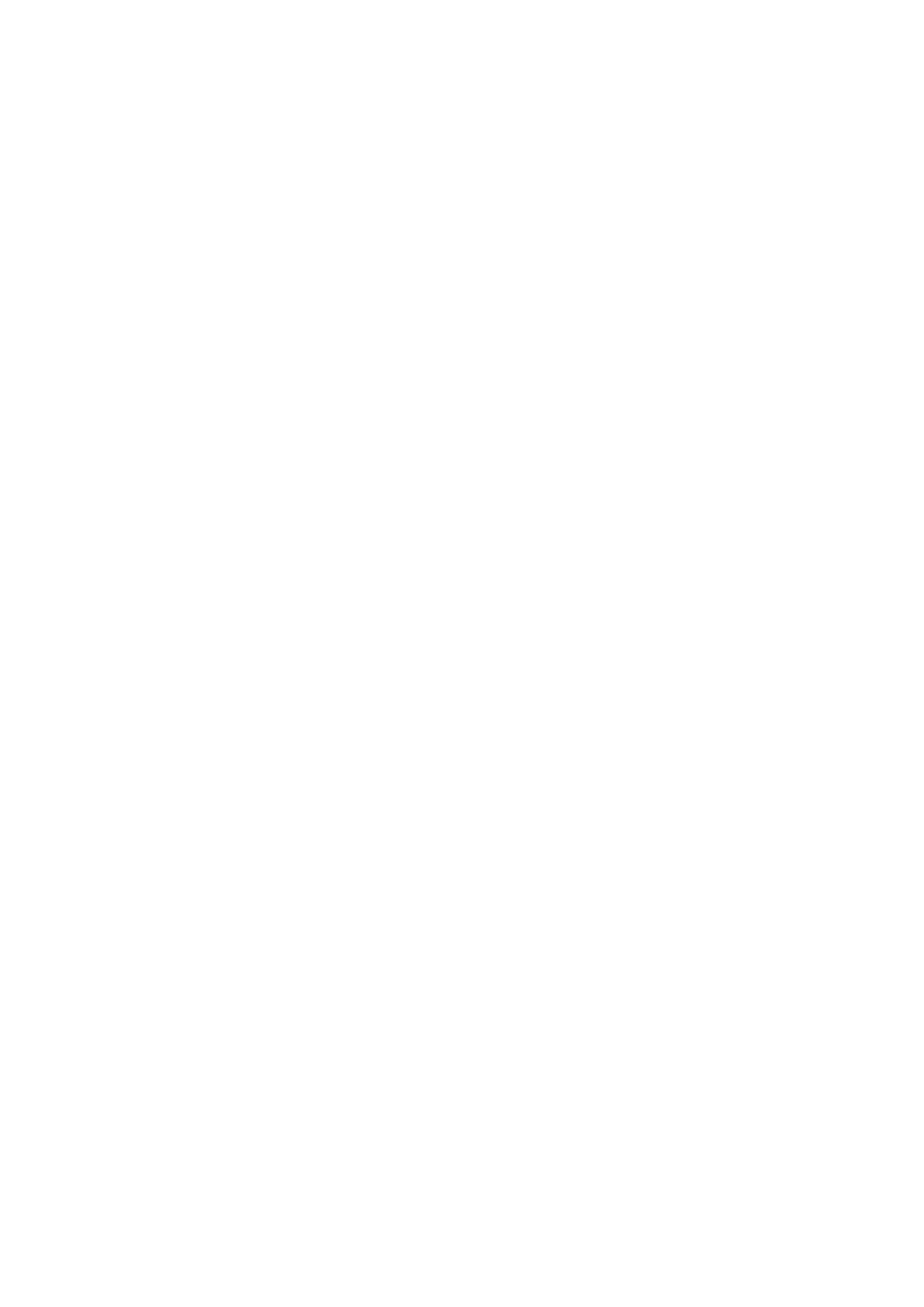## **Abstract**

The aquaculture provides many people with fish and it will increase in scale. To provide the fish with feed that is not a load on the environment the use of microbes as feed either filtrated directly from the water or recovered to become protein meal is very promising. Biofloc technology (BFT) is one method with filtration directly from water. It has traditionally been used in outdoor ponds that contain naturally photoautotrophic algae that provides the water with oxygen and becomes an additional food source to herbivorous and omnivorous species. BFT have shown to reduce feeding costs, maintain water quality and to help to control bacterial infections in the pond. To maintain a better water stability, BFT could be applied indoors, then sunlight becomes restrained and instead of algae, heterotrophic bacteria will dominate. The aim of this literature review was to see if this technology could have potential in Swedish aquaculture that have a colder climate. When higher water temperature can be held during all seasons, it makes it possible to grow tropical fish species. It is possible to have indoor tanks in Sweden, where fish and shrimps can grow in BFT systems. It would decrease the environmental load and an opportunity to take full responsibility for waste material and substances from the water.

## **Sammanfattning**

Vattenbruk bidrar idag med fisk och skaldjur till många människor och efterfrågan kommer att öka. För att kunna ge fisken föda som inte belastar miljön, behövs nya lösningar. Biofloc teknologi (BFT) är en metod som traditionellt sett varit ett system i dammar där det naturligt växer alger i vattnet. Dessa alger tillför syre och blir en näringskälla för herbivora och omnivora fiskarter. BFT har visat sig minska foderkostnader, bibehålla vattenkvalitet och har visat sig hjälpa till mot bakteriella infektioner. Syftet med denna litteraturstudie var att undersöka om denna teknik kan tillämpas i svenskt vattenbruk som har ett kallare klimat. För att bibehålla en bättre vattenstabilitet så skulle BFT kunna användas i inomhus tankar. Då kommer inte solljus ner i vattnet och istället för alger kommer heterotrofiska bakterier att dominera, det innebär att balansen i vattnet förbättras. Dessutom kan man hålla en högre vattentemperatur året runt, vilket passar för tropiska arter. Svenskt vattenbruk kan ha inomhusodling av fisk och räkor där BFT kan vara en av de tekniker som används. BFT skulle ge miljövinster och en möjlighet att kunna ta fullt ansvar för det avfallsmaterial och de ämnen som hamnar i vattnet.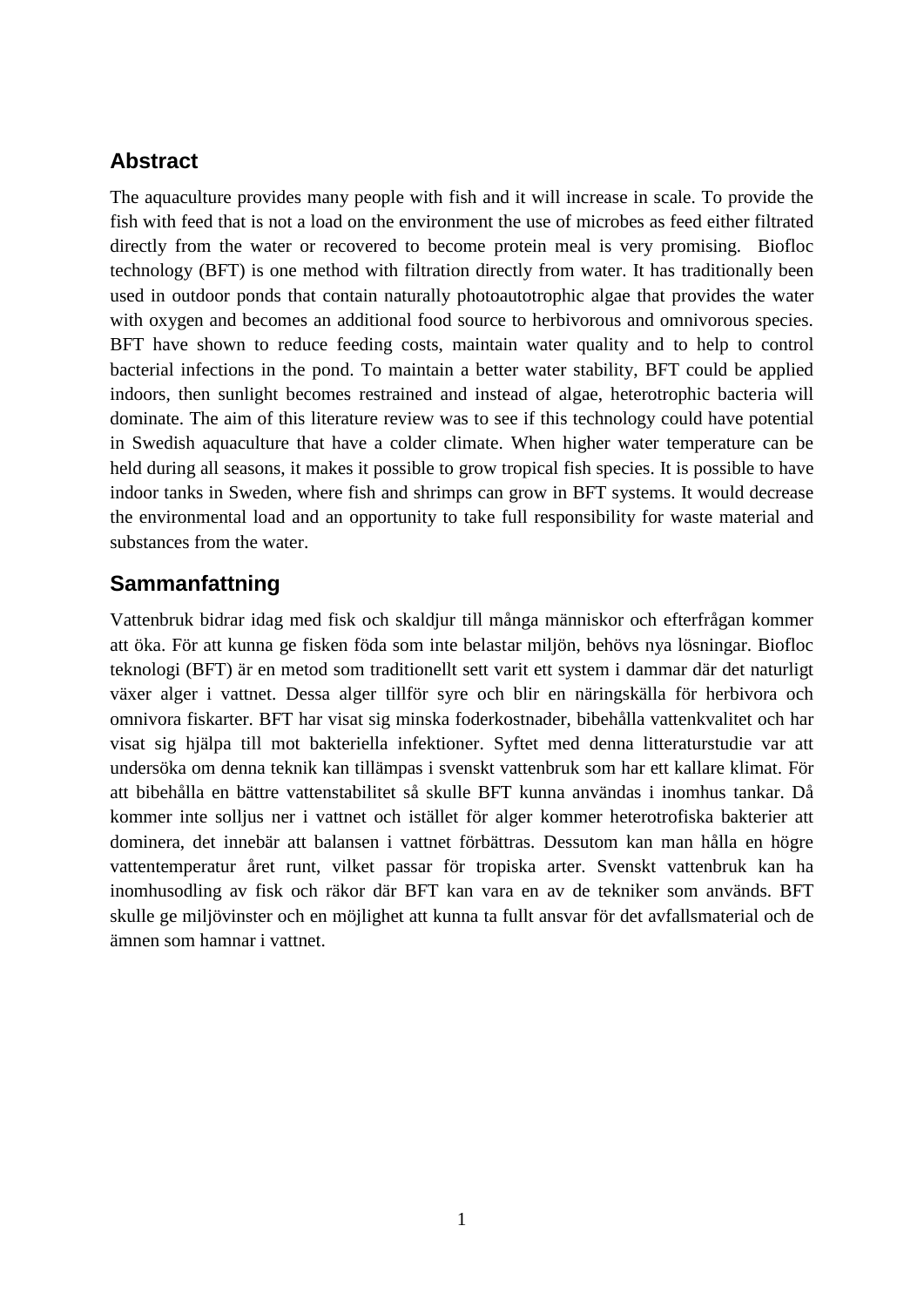#### **Introduction**

How to supply a growing population with high quality protein concerns many people. To produce large quantities of fish or shrimp in a high rate, intensive aquaculture systems is an efficient way (Avnimelech, 2007). One definition of aquaculture is that during controlled conditions, cultivate aquatic animals to reach a goal where a saleable product is made as efficiently and cost worthy as possible (Ebeling *et al*., 2006). In FAO: s report World review of fisheries and aquaculture (2014), the importance of aquaculture is increasing and (Figure 1) shows the rate of its progress. The aquaculture systems can be roughly divided into three general types; extensive- and intensive ponds, intensive recirculating tanks, and raceway systems (Ebeling *et al*., 2006). However, cages are another important way to housing fish and is used in biggest extent in Europe. The amount of fish is reflected in the different housing systems. In a pond with microalgae about 0.4 kilos/m3/year, with a simple stirring system that aerates the water 1-3 kilos/m3/year. With an intensive heterotrophic bacterial biofloc with an aeration of the water 8-12 kilos/m3/year, and in recirculating aquaculture systems (RAS) and in pure oxygen addition 50 kilos/m3/year (Kiessling, 2016). In systems with higher intensity, there is a demand to feed the fish with better nutrients to maximize growth rate. To minimize capture of marine species as protein feed to aquaculture other protein sources are needed and



*Fig. 1. The world aquaculture production is increasing quickly (FAO, 2014.* 

the use of microbes as feed either filtrated directly from the water or recovered to become protein meal is very promising. According to Avnimelech (2007) Biofloc technology (BFT) can contribute as an important environmental advantage when feeding aquaculture. The main principle of BFT is that microbes accumulates of excess feed and, if added, carbohydrates. The held water animal can filtrate particles consisting of microbes as a complementary feed. The aim of this literature review is learn about BFT as a complementary feed to fish and further on discuss the potential of the technique in colder climates, such as Sweden.

Swedish aquaculture has three different specializations, the first is food production. Second, the production of smolt (young salmons) that is being released in rivers that have gotten natural salmon habitats destroyed. Thirdly, the production of game fish that is being released in waters that they naturally do not live (KSLA, 2004). Year 2001 the Swedish aquaculture produced 6300 tonnes of fish (KSLA, 2004) but have increased to be 11 700 tonnes 2013 (Svenskt vattenbruk, 2015). Traditional aquaculture is outdoors, in lakes and dams with coldwater fish species like rainbow trout, salmon, arctic charr and eel (Jordbruksverket, 2016).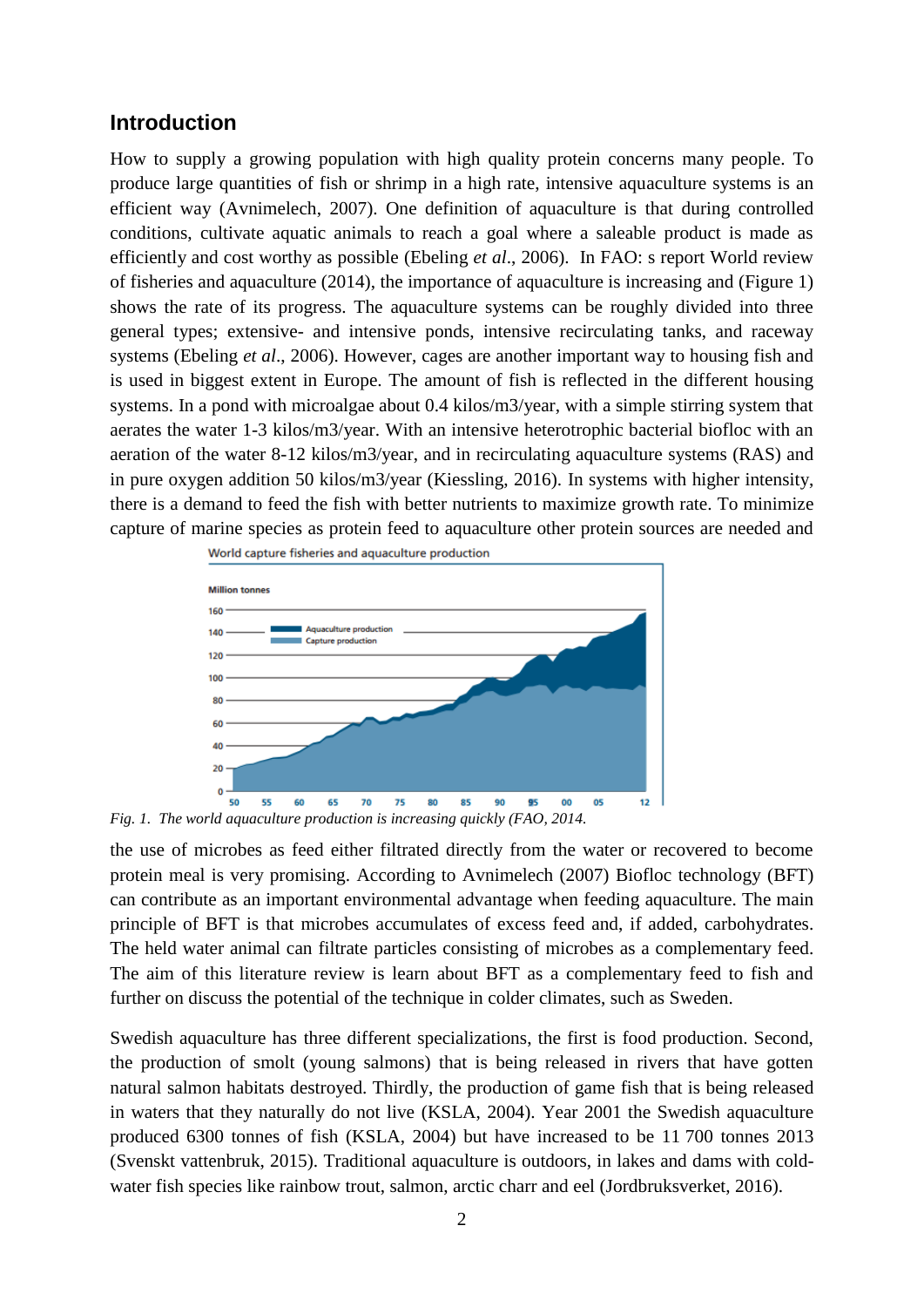#### **Literature review**

#### **Nutrition for aquatic animals**

Aquatic animals that lives on small particles must separate them from water. When microbial flocs is a part of the diet, an important factor is that bacterial cells form clusters due to flocculation, with or without particles from feed or mud (Harris & Mitchell, 1973). Both bacteria and algae produces extracellular organic matter that adhere to other particles and tend to link together to an assorted mix of algae, bacteria, detritus and mineral particles (Seki, 1972; Bowen, 1978; Paerl, 1978, in Bowen, 1987). Detritus is an expression for all non-living organic material in the aquaculture. It can be dissolved materials as well as particles (Moriarty, 1997). The detritus derives mainly from compounds from dead plants, soluble fractions as carbohydrates and some proteins dissolve rapidly while lignin and cellulose contribute to the sedimentation (Bowen, 1987). Detritus is important to the cultures as feed, but also as an attachment surface for bacteria which may also use some of the detritus as substrate (Bowen, 1987).

#### **Fish gut anatomy and nutrient digestion**

The fish have solved the water separation problem with modified gill rakers disposed on the gill arches. Depending on the particles size that the fish prefer it is more or less densely organised (Hepher, 1988). However, while species such as carp or tilapia thrives in nutritious waters, salmonids prefer clearer water and cannot cope with too much particles through the gills (Kiessling, 2016). The collected particles move along a channel to the pharynx. The intestine is quite simple, long and coiled but is not separated in clear transitions between oesophagus, foregut or hindgut (Hepher, 1988). The anatomy derives from their feeding habits. The length of the fish guts is small when compared to the body length. For example, the intestine of a carp is 2.0-2.5 times longer than the body, compared to cattle and sheep that has 20 and 30 times longer respectively. In humans, it is 3-4 times longer (Hertrampf & Piedad-Pascal, 2000). Consequently, the feed rapidly moves through the gut and has to have a high digestibility. The fish has requirements of two to three times more protein than mammals and typically, the fish contains 65-75 % protein (Hertrampf & Piedad-Pascal, 2000). However, the fish have lots of protein available and therefore they can afford to have a shorter intestine (Kiessling, 2016).

Much of the energy derives in aquatic animals from catabolism and oxidation of proteins, in difference from terrestrial animals that use mostly carbohydrates and lipids. Therefore, they need proteins in a high concentration in the feed. (Hepher, 1988). In a trial with Tilapia it was seen that even though the fish is not capable of digesting cellulose, an addition of cellulose to the diet did support growth. This is due to the intake and digestion of bacteria that used cellulose as substrate or for attachment surface (Avnimelech, 1999).

#### *Water temperature*

Aquatic animals are poikilothermic which means that they have the same temperature as their surroundings. So called warm water fish grows best between  $25{\text -}30^{\circ}$ C and cold water fish in  $\lt$ 20 ̊ C. (Hertrampf & Piedad-Pascual, 2000). Aquaculture in Sweden is adjusted to colder climate. Reaction rates is connected to temperature, is it often governed by the van't Hoff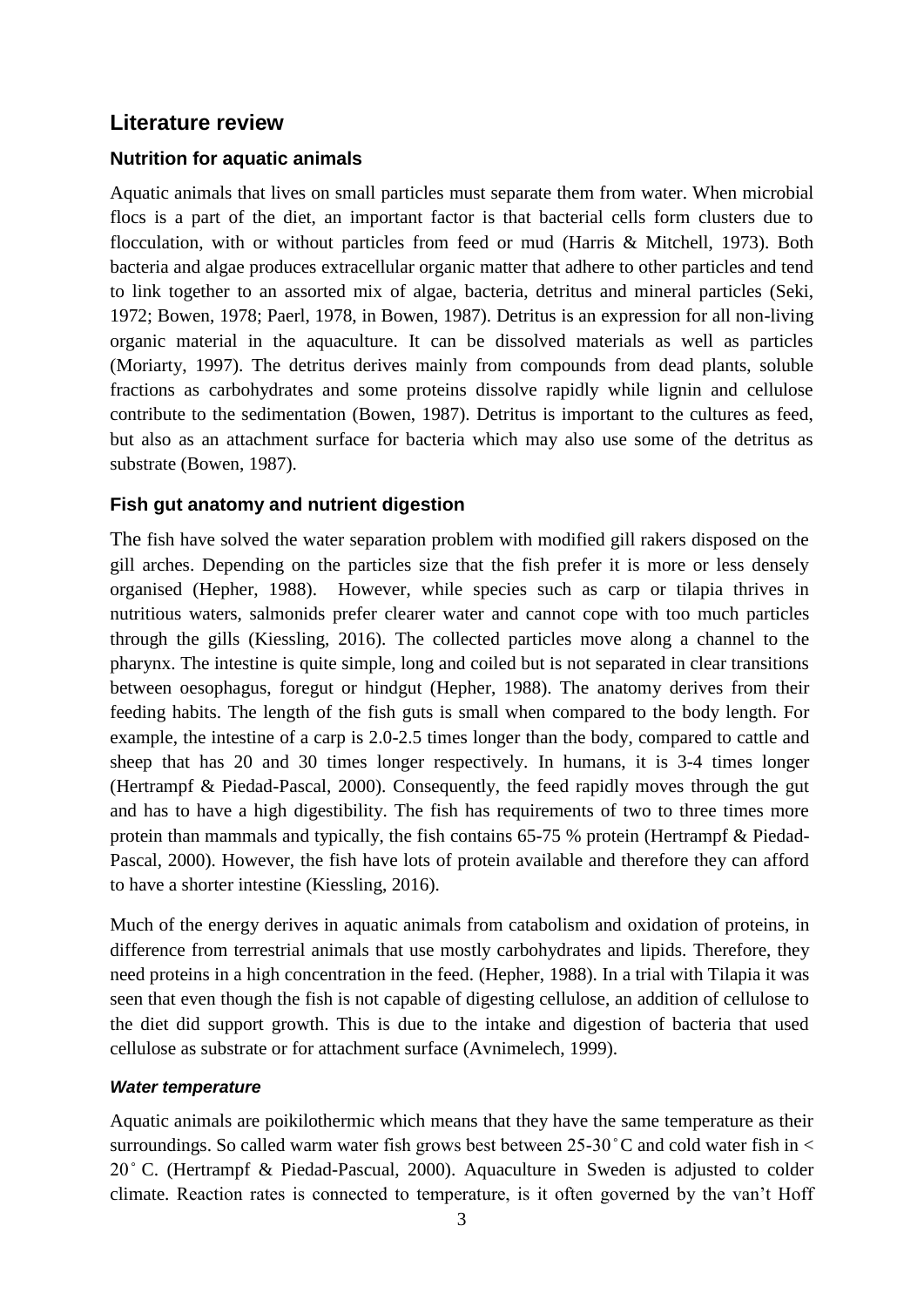relationship, which says that reaction rates doubles with every  $10\degree C$  increase until maximum rate (Hargreaves, 2006). Water temperature have effects on fish metabolism, which preeminently is connected with feed intake and growth. Extreme temperatures can be very stressful to the animal, and led to diseases when the immune system is affected. Water temperature also effects chemical reactions and microbial growth (Hargreaves & Tucker, 2003).

#### **Tilapia and Pangasius**

The fish can be classified after feeding choice in their natural conditions, the three prime groups are; carnivores (e.g. salmon and trout), herbivores (several different carps) and omnivores (e.g. tilapia and pangasius) (Hertrampf & Piedad-Pascual, 2000). Tilapia (*Oreochromis niloticus)* and pangasius (*Pangasius hypopthalmus*) have a diet consisting of mainly proteins and lipids that is derived from vegetable sources (Van Leeuven *et al.*, 2009). Pangasius is mostly cultured in Vietnam in outdoor ponds. Tilapia is traditionally cultured in Southeast Asia and South America in rice fields, ponds and net-cages (Van Leeuven *et al.*, 2009). However, Nile tilapia is used in many studies with BFT with positive results. A big constraint that is of importance is the fact that tilapia is cold sensitive (Charo-Karisa *et al*., 2005). Nile tilapia reduces feeding and activity at  $20^{\circ}$  C and at  $16^{\circ}$  C growth stops. If it becomes 10°C the fish won't survive for many days (Chervinski, 1982 in Dan & Little, 2000). In China and Egypt, the over-wintering of tilapia is a big economical problem, because of the mass mortality if a cold winter (< 15̊ C in water) (Charo-Karisa *et al*., 2005). Different strategies of holding tilapia in tempered water exists. To maintain water temperature in ponds, water exchange rate can be minimized and ponds or tanks can be covered with plastic sheets. This was done by (Crab *et al*., 2009) after positive results from Chinese insulated greenhouses covered with plastic sheets (Jiazhao, 1991 in Cruz & Ridha, 1994). Other strategies that have been tried successfully is heated facilities (Behrends *et al*., 1990), heated effluents from power plants (Behrends *et al*., 1981 in Cruz & Ridha, 1994) and warm underground seawater (Cruz & Ridha, 1994).

#### **Arctic charr and Eurasian perch**

The fish that is most adapted to coldwater is the arctic charr (*Salvelinus Alpinus L.*) that have an optimum temperature of 5-12 ̊C (Johnson., 1980 in Dalsgaard *et al*., 2013). Their growth may continue until just above 0°C (Brännäs & Wiklund, 1992 in Brännäs & Linnér, 2000). In a study about feeding frequencies and stocking density by Brännäs & Linnér (2000) results indicates that feeding frequently and a high densities increased feeding opportunities and reduced aggressive behaviour between individuals in cold water. Another fish adapted to Swedish conditions is the eurasian perch (*Perca fluviatilis*). They demand a higher temperature for growth,  $10-22$  ° C (Fishbase, 2016) and is favoured during summer temperatures. Arctic charr and eurasian perch are carnivorous fish that is being fed with high concentrations of fish and plant-based protein (Langeland *et al*., 2014). Even plants as a source of protein have limitations, e. g soybean meal have many antinutritional factors among others; protease inhibitors, phytic acid and saponins (Francis *et al*., 2001).

#### **Microbial protein**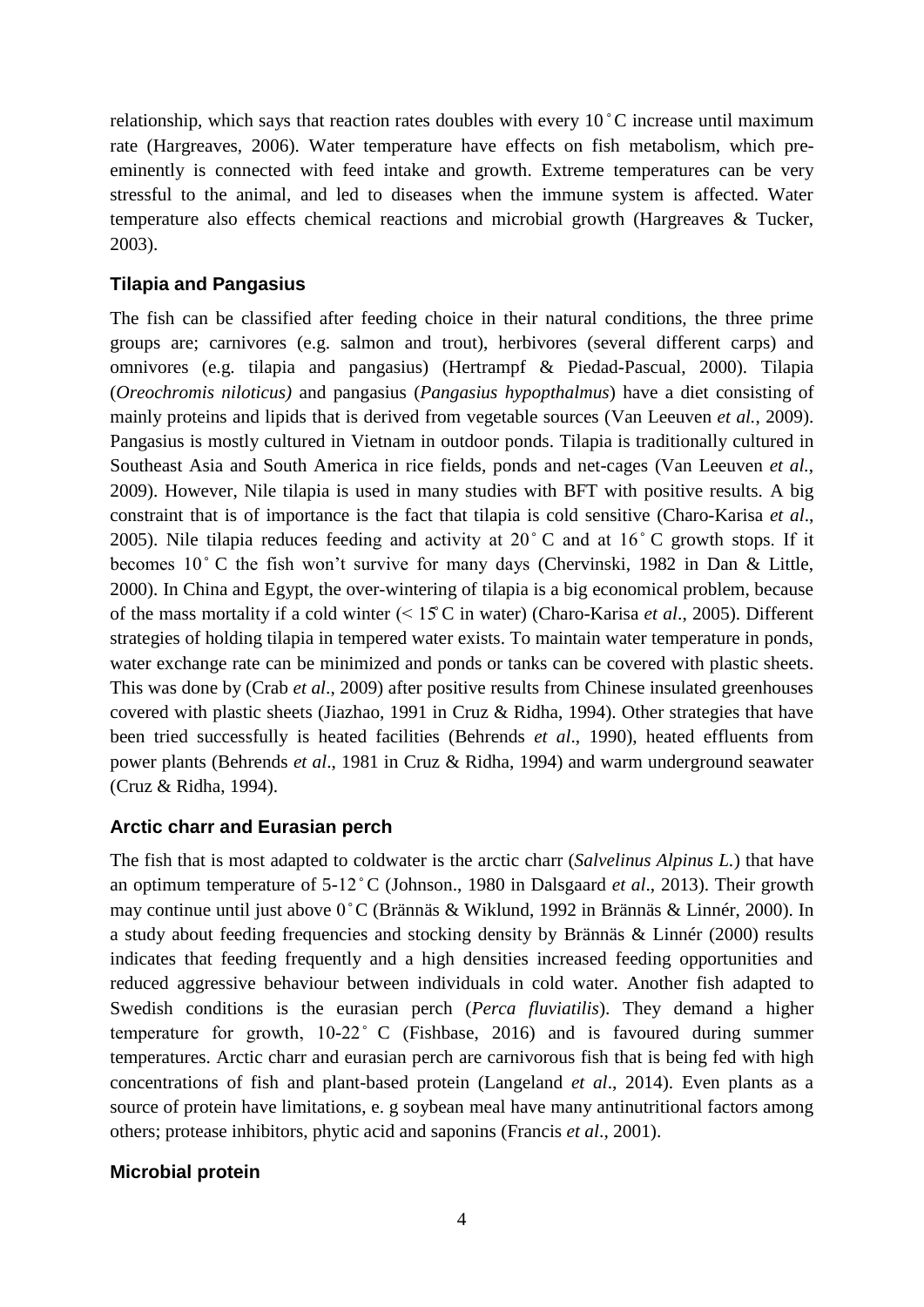Bacteria grows very fast and contains DNA and big amounts of messenger RNA (mRNA) to be able to have a quick protein synthesis. Bacteria that grows more slowly have a smaller content of nucleic acid (Kiessling, 2016). Crude bacterial protein contains 30% nucleic acid (Dostalek & Molin, 1975; Gow *et al*., 1975 in Avnimelech & Mokady, 1988). This could lead to a reduction in nutritive value and possible toxicity (Avnimelech *et al*., 1988). It was shown that when feeding fish with a nucleic acid extract up to 5 % of the diet the fish did not show any harmful effects. When increasing the amount up to 10 % is had detrimental outcome (Tacon & Cooke, 1980 in Avnimelech *et al*., 1988), similar results were shown in trial by Kiessling & Askbrandt (1993) where two different bacterial strains (*Brevibacterium lactofermentum* and *Bacterium glutamaticum*) were added in separate trials in 4-,8-,16 % of diet to rainbow trout. Results showed that *B. glutamaticum* led to depressed growth rate and feed efficiency with significance when compared to the control diet consisting of fishmeal. This occurred in both 8 % and 16 % level of added single cell protein (SCP). *B. lactofermentum* should be able to be added in feed even in 16 %. The diets and strains had the same fatty acid- and amino acid composition, which could imply that SCP from some bacterial strains have antinutritional/toxic effect.

It has been concluded through many studies that SCP can replace other protein sources in some extent (Avnimelech *et al*., 1989; Kiessling & Askbrandt, 1993). The biggest issue concerning SCP cultures as feed is the problems with harvesting, dehydration and packaging. When having bacterial protein directly in the pond as a complemental feed to the aquatic culture these expensive stages of processing disappears because it is managed directly by the fish (Avnimelech, 1999). Humans cannot utilize microbial protein because of the high amount of uric acid that is formed during degradation. This is a big advantage to the fish, which have other metabolic enzymes that are able to degrade nucleic acids to less toxic products (Rumsey *et al*., 1992).

In a Swedish trial by Langeland *et al.* (2014) four protein-rich alternative feeds were given to arctic charr and eurasian perch. The different diets consisted of Baker's yeast (*Saccharomyces cerevisiae*) in an intact form or in an extracted, zygomycete (*Rhizopus oryzae*) or blue mussel (*Mytilus edulis*). The diets contained 30 % of the test-ingredient and were feed twice a day until rejection. Results showed that digestibility was higher for extracted *S. cerevisiae* and *M. edulis* than intact *S. cerevisiae* and *R. oryzae* fed to Arctic Charr but to Eurasian perch, no distinct differences were seen (Langeland *et al*., 2014). When the test period became longer (99 days) when feeding the mentioned diets to Arctic charr, the results were different. Growth was restricted in the extracted *S. cerevisiae* and it were concluded that *M. edulis* and intact *S. cerevisiae* is promising as a protein-feed to Arctic charr (Vidakovic *et al*., 2015).

#### **Nitrogen removal strategies**

To remove detrimental nitrogen from the pond, there are three ways (Ebeling *et al*., 2006);

1. Photoautotrophic removal by algae (photoautotrophic organisms is self-nourishing through photosynthesis).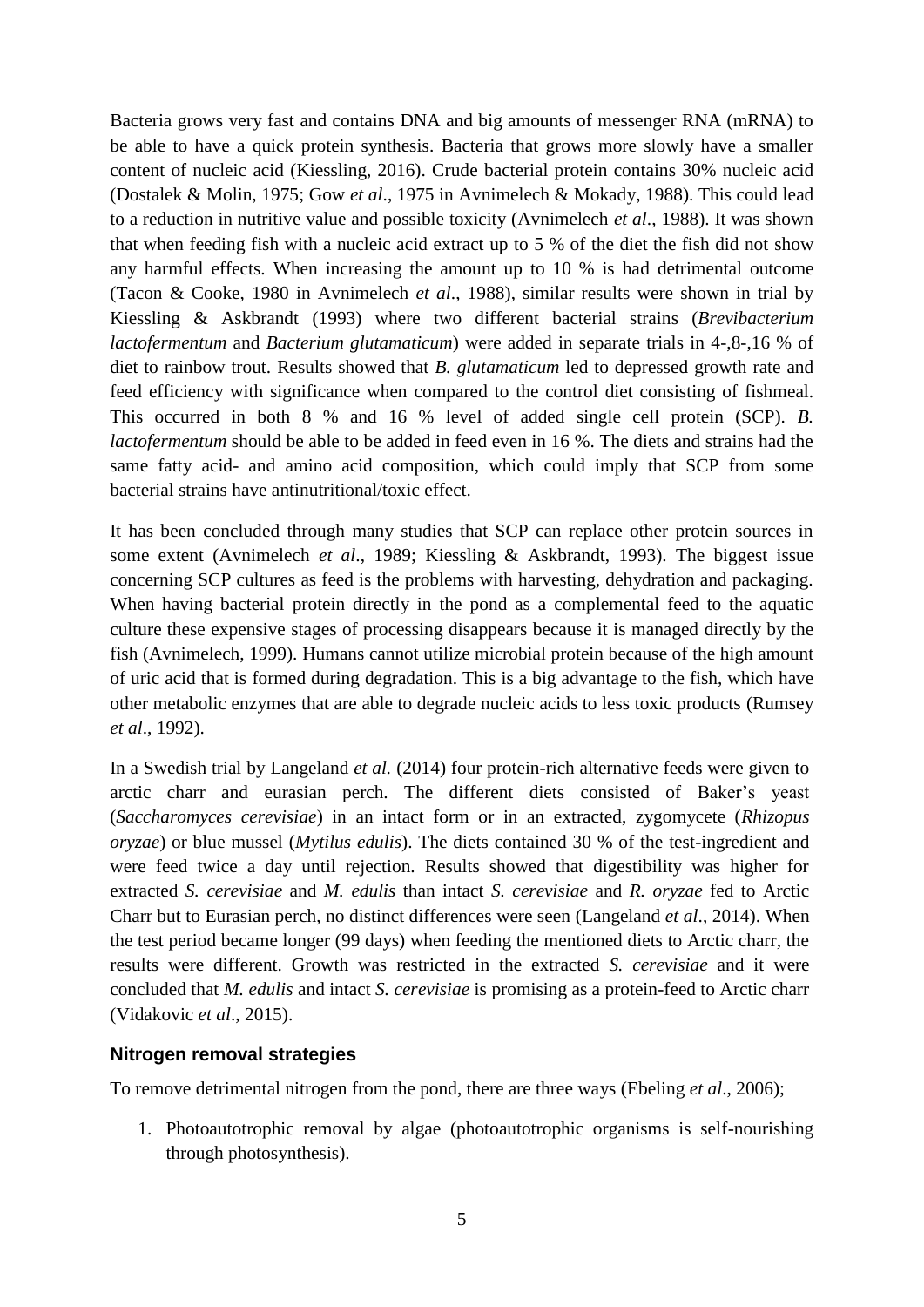- 2. Autotrophic bacterial conversion of inorganic ammonia-nitrogen to nitrate-nitrogen (autotrophic organisms is self-nourishing through oxidation of inorganic substances).
- 3. Heterotrophic bacterial conversion of ammonia-nitrogen directly to the Biofloc (heterotrophic organisms requires organic substances to survive, e.g. animals).

When stimulating the growth of heterotrophic bacteria it gives an advantage – the microbial flocs can be a source of feed to the aquatic culture (Burford *et al*., 2004, 2003; Ekasari *et al*., 2015; Emerenciano *et al*., 2012).

#### **Protein metabolism**



Fig. 2. (Antho Ammonification *h* sufficient amounts of dissolv Nitrification ter, bacteria oxidize *ammonia to nitrite and other bacteria oxidize the nitrite to nitrate. Ammonia, nitritudinally are all soluble in water.* 

One of the end products in protein metabolism is ammonia (Walsh & Wright, 1995; Azim *et al*., 2008), the degradation (Figure 2) to other substrates is important for aquatic animals. The sum of  $NH_3$  (ammonia) and  $NH_4^+$  (ammonium) is the total ammonium nitrogen (TAN) (Anthonisen *et al*., 1976). In water the balance between the ionized and un-ionized ammonia depends on pH, temperature and salinity (Emerson *et al*., 1975; Anthonisen *et al*., 1976). In a study by Körner *et al.* (2001), both  $NH_3$  and  $NH_4^+$  proved to be toxic to fish. The un-ionized ammonia proved to be more detrimental because it is lipid soluble and is uncharged which makes it easy to move across the biological membranes than the charged NH<sub>4</sub><sup>+</sup> (Körner *et al.*, 2001). The ammonia is toxic in above 1.5 mg N/l to most cultured fish (Neori *et al*., 2004). To the species Gilthead seabream (*Sparus aurata)* the value should not exceed higher than 1.2 mg/l TAN (0.064 mg/l NH3-N). Theoretically the fish will not suffer any deleterious effects from the presence of ammonia up to this level (Wajsbrot *et al*., 1991).

#### **Biofloc technology**

The degradation process see (Figure 3) is completed under both aerobic and anaerobic conditions but it has been shown that the aerobic pathway is much quicker (Reddy & Patrick, 1975). Therefore, it is very important that the water is aerated to provide a good environment to the culture. It has been shown that lack of oxygen is the first limiting factor. Bacteria and other microorganisms generate energy from cleaving carbohydrates (cellulose, sugars and starch) to produce proteins and new cells. Organic  $C \rightarrow CO2 +$  energy + C assimilation in microbial cells (Avnimelech, 1999). During aerobic condition, degradation of organic carbon by microbes to make new bacterial cells stands for 40-60% of the total amount organic carbon (Paul & van Veen, 1978).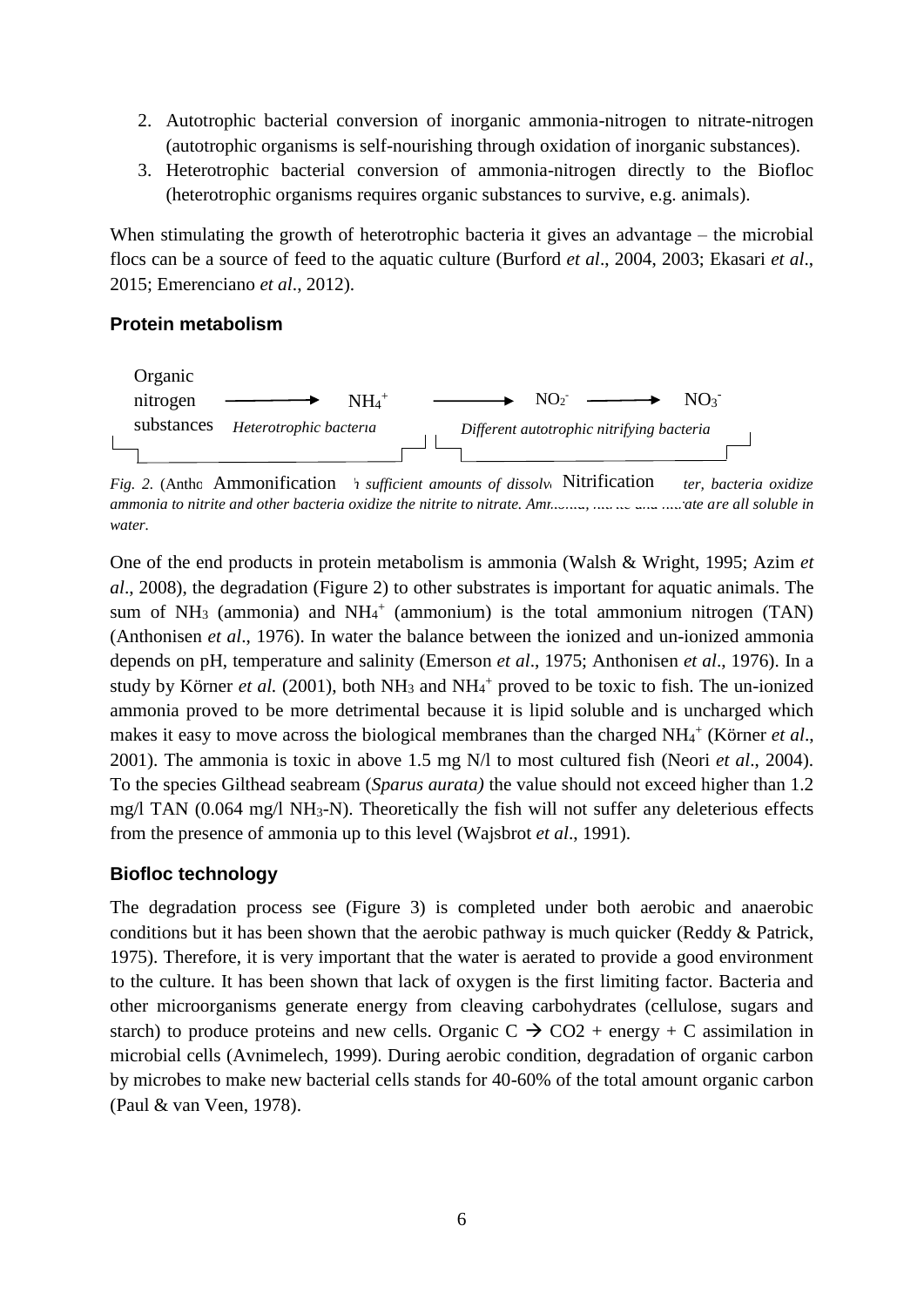

*Fig. 3. A schematic picture of a Biofloc system that is continual* Bottom of pond/tank and *l.*, 2012). The *bioflocs* consume the added organic carbon material together with the about the available in (TAN). New head of the available in the available in the available in the available in the available in the available in the met *microbial cells are formed and becomes clusters that the fish can eat.* 

In the early eighties, the BFT in aquaculture was developed and were referred to as Activated suspension technique (AST) (Serfling, 2006 in Azim *et al*., 2007). It was based on constant aeration to allow degradation under aerobic condition to maintain high levels of bacterial floc in suspension (Avnimelech *et al*., 1986)**.** When suspending solid particles and have a continuous aeration to the system it supports efficient metabolic processes (Avnimelech & Mokady, 1988). The technology of using microbes instead of the traditional phyto-plankton based system has a big advantage, the sunlight is not the limitation, instead the lack of substrate or organic matter. This could make the technology to function in indoor condition (Azim *et al*., 2008). A negative aspect of an indoor production is the higher demand for oxygen and more aeration. However, without organisms that is dependent on photosynthesis, the growth of bacteria continues during day and night. That results in less fluctuation in water quality and has a better stability over time (Hargreaves, 2006).

In a study by Azim *et al.* (2008), the composition of the Biofloc did not depend of the composition of the feed that was applied. Analysing the Biofloc revealed that it had over 50 % crude protein (CP), 2.5 % crude lipid, 4 % fibre, 7 % ash and gave 22 kJ/g energy in dry matter (DM). It was suggested by Jauncey (2000) that Tilapia diets would contain 25-30 % CP and 6-8 % crude lipid for larger fish. This combination of nutritional values, together with a satisfying amount of Biofloc should be advantageous as fishfeed to herbivorous and omnivorous fish species (Azim *et al*., 2008). Emerenciano *et al.* (2012) found that Biofloc increased growth performance and improved the water quality in tanks with Pink shrimp (*Farfantepenaeus brasiliensis).* According to Michaud *et al.* (2006) the heterotrophic bacteria in the Biofloc may protect the fish from harmful pathogens. A trial with Brine shrimp (*Artemia franciscana)* and the pathogenic bacteria *Vibrio harveyi* showed that a live Biofloc indeed could protect the young shrimps from vibriosis and decease (Crab *et al*., 2010). It is believed that the biofloc use the available carbohydrates which makes it hard for the opportunistic pathogens to survive. The biofloc might even engulf pathogenic microbes. Further research might show if the biofloc also can protect or improve the situation to already infected animals or animals that is exposed for an infection (Kiessling, 2016).

#### **Carbon:Nitrogen ratio**

To maintain a controlled environment in the Biofloc it is desirable to be able to remove the excessive ammonium and nitrite that risks being toxic to the fish (Colt *et al.*, 1981; Lewis & Morris, 1986) Ammonium is assimilated into microbial protein in the water when adding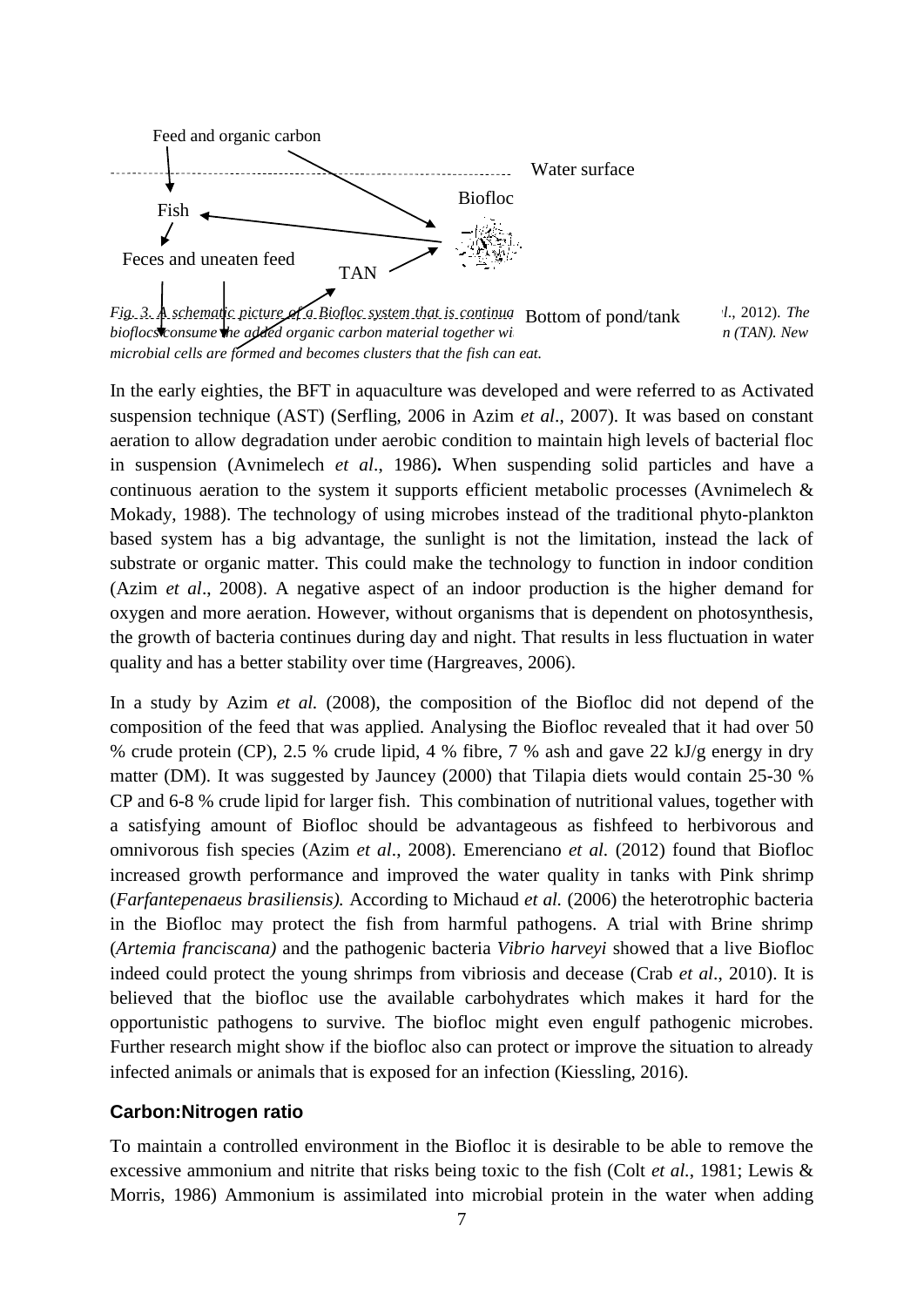some source of organic carbon which is increasing the ratio between carbon and nitrogen (C:N). It could be an answer to the inorganic nitrogen build-up (Avnimelech, 1999). In a study by Avnimelech *et al.* (1992) different ways of feeding were compared; a control with conventional pellet containing 30 % CP, a smaller proportion of conventional pellet (30 % CP) and an addition of wheat flour, and a third alternative that consisted of pellet with 20 % CP and crushed sorghum. After a few days and continuing up to 30 days, the sum of ammonium, nitrite and nitrate showed highest amounts when fed with the control than in the alternatives. The lowest value was found in the diet with the addition of wheat flour that is a source of organic carbon. Body composition of the fish were the same in the different treatments and growth rate were best in the treatment with 20 % CP and sorghum followed by treatment with 30 % CP and added flour. The fish that were fed with pellets consisting of a smaller amount of CP, could utilize microbial protein. Because of the high growth rate that were seen and the body composition that were the same compared to the other treatments. It was concluded that it is possible to grow a dense fish biomass in a closed system if a method to control the inorganic nitrogen accumulation is practiced (Avnimelech *et al.*, 1992).

When adding carbonaceous material to the pond, several things changed: (Avnimelech *et al.*, 1992)

- 1. The amount of inorganic nitrogen was reduced and organic nitrogen was increased.
- 2. Protein utilization was improved.
- 3. It gave significantly lower feed costs.

To maintain a high C:N ratio there are two ways. Have a low protein content in the fishfeed or have some kind of organic carbon input in the water (Crab et al., 2007; Hargreaves, 2006). When having available carbon and the C:N ratio is 15 or higher, an effective removal of nitrogen is reached and protein production occurs (Diab & Avnimelech, unpublished results, in Avnimelech *et al*., 1992). Different sources of locally produced carbohydrates has been used as input (Hargreaves, 2006). Studies have been done among others: cellulose and sorghum meal (Avnimelech & Mokady, 1988), wheat flour and crushed sorghum (Avnimelech *et al*., 1992), glycerol (Crab *et al*., 2010), wheat and corn meal (Burford *et al*., 2004), sugar (glucose) and cassava meal (Avnimelech, 1999). A disadvantage when adding carbohydrates could be that it may increase the sedimentation to the bottom of the pond where the microbial biomass will not be utilised by the fish. That could result in negative organic load (Avnimelech, 1999).

The accumulation of nitrogen has traditionally been removed in intensive aquaculture but it is limited by three main factors (Avnimelech, 1999):

- 1. Regulations concerning environment, prevents effluents with nutrient rich water.
- 2. The different pathogens that could spread to external water.
- 3. The high costs associated with moving large amounts of water through pumping systems.

In an experiment made by Avnimelech *et al.* (1986) only 25 % of the organic carbon added was found again. The remaining 75 % should have disappeared as  $CO<sub>2</sub>$ . This were interpreted as an indication of a high and efficient mineralization process. It was also found that the tanks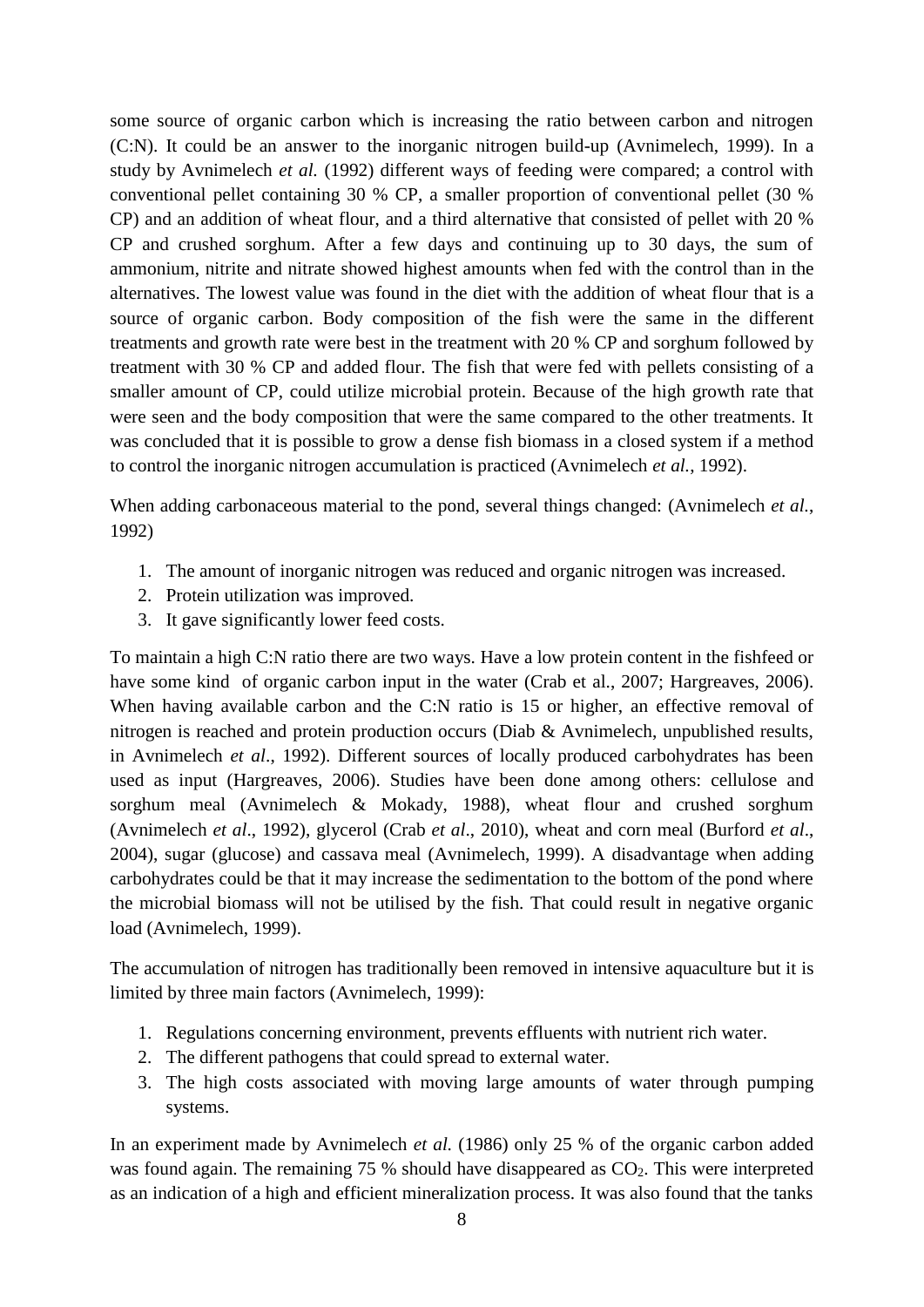with the smallest amount of leftover organic carbon also were the ones with most aeration and the highest growth rate in the fish culture. Avnimelech *et al.* (1986) noticed that during their experiment it developed locally anaerobic sites, despite aeration. It developed a thin layer of sediment especially in the miniponds or in the tanks that were not drained. It turned out that the metabolites from the anaerobic conditions had negative effects on the culture and should be prevailed by better aeration and daily drainage.

#### **Discussion**

Aquatic animals are dependent on feeds with high digestibility (Hepher, 1988). That have resulted in a high consumption of fishmeal pellet all over the world, even to omnivorous fish species. Studies that applied BFT have got very promising results (e.g. (Avnimelech, 2007; Azim & Little, 2008; Crab *et al*., 2010; Emerenciano *et al*., 2012). In ponds with BFT, the culture shows better survival and better growth than control ponds fed with 30 % CP pellet. The maintenance of a stable water balance is of high priority, to prevent accumulation of toxic TAN (Anthonisen *et al*., 1976) and keep a satisfactory level of dissolved oxygen and suspended particles (Avnimelech *et al*., 1986). The advantage that aquatic animals have, with their ability to degrade nucleic acids from bacteria to less toxic products (Rumsey *et al*., 1992), is something the industry should exploit.

To be able to grow other omnivorous fish species in Sweden, like tilapia, it has to be in conditions that is favourable to warm water species. When keeping a high C:N ratio the biofloc can provide stable conditions in ponds with low or no water exchange. The addition of an organic carbohydrate e.g. glycerol (Crab *et al*., 2010) that is upgraded to protein will reduce the need of other protein sources which will lead to lower feeding costs. Though the system will need constant aeration and movement to maintain a good environment. This will need lots of surveillance and control. When the system is working there is no need for an external water treatment system (Crab *et al*., 2007) which is an advantage to the traditional aquaculture in tanks where water treatment is needed. However, earlier reports believe that arctic charr and eurasian perch have a more promising future in swedish aquaculture because of their growth in cold water (Jordbruksverket, 2016). Arctic charr and eurasian perch are carnivorous species but studies with SCP from yeast (Langeland *et al.*, 2014; Vidakovic *et al*., 2015) shows that there may not be necessary to use fishmeal. In the trials the diets were made from protein meal and not a living mass like the biofloc, because not all species is adjusted for that kind of system. Fish that comes from colder and clearer water have difficulties to cope with the number of particles that the biofloc contains (Kiessling, 2016). No trials with carnivorous fish species and BFT was seen in literature which can be interpreted as being unable. When feeding arctic charr and eurasian perch with different protein feeds they were fed twice a day (Langeland *et al*., 2014) but according to Brännäs & Linnér (2000) feeding should be given more often to increase growth rate and reduce aggressive behaviour. The arctic charr can probably be used both in land-based indoor system as well as in more traditional system in lakes. Even if the BFT may not contribute to growth, it may have other positive effects, if the fish is not sensitive to turbid water. It could perhaps protect against pathogens (Crab *et al*., 2010) or maintain water quality which makes BFT to continue to be an interesting future research field. Further, BFT may reduce the use of drugs if opportunistic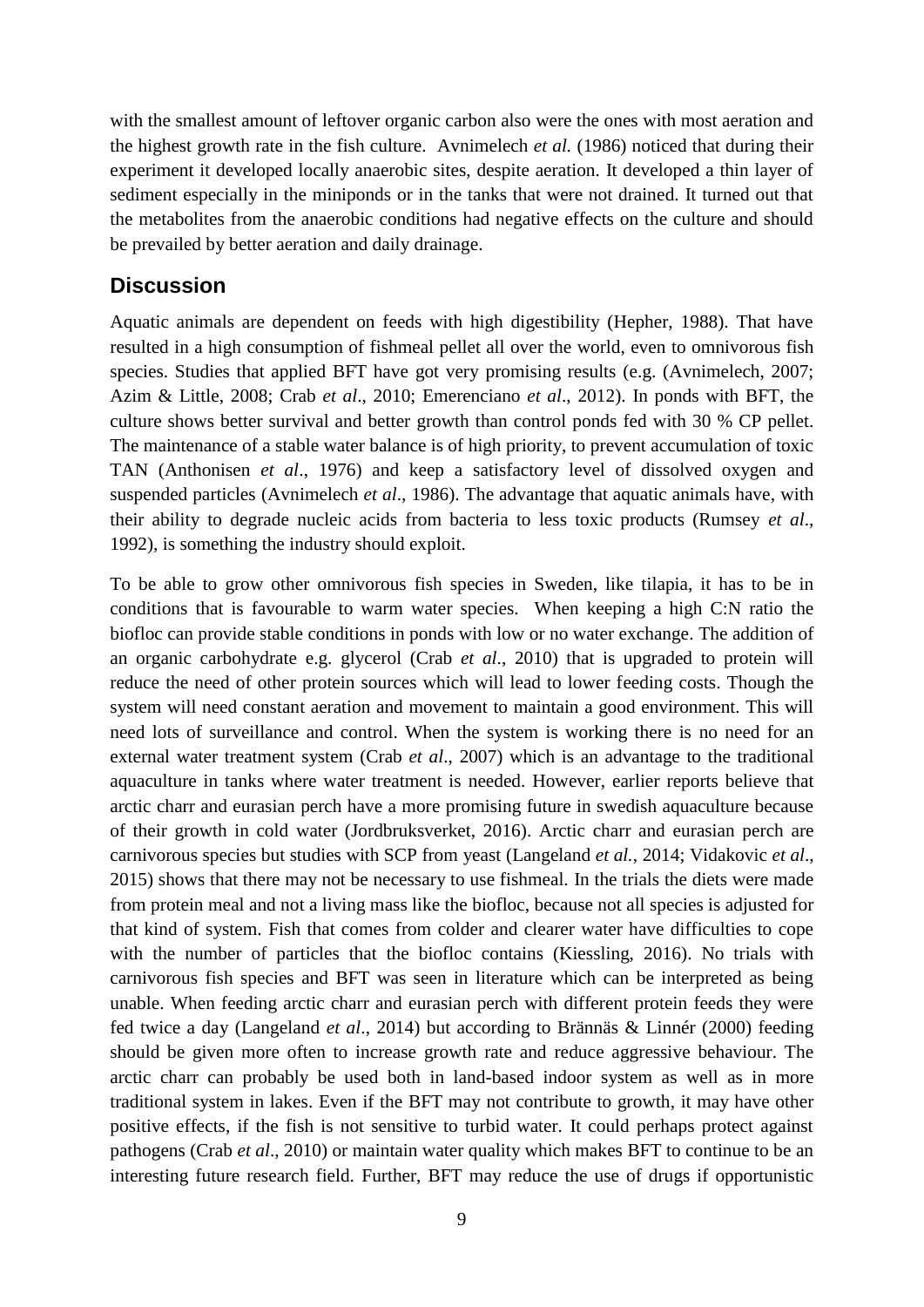pathogens have difficulties to grow in the biofloc that rapidly consume the added carbohydrates (Kiessling, 2016). An indoor system will also be more protected against contamination that disturbs the cycles or dangers the held culture. But BFT will also need more surveillance and technology to maintain the favourable conditions that is god to the held culture and keeps the pathogens at a low growth rate. This will need expensive investments and facilities. BFT could function together with other systems like RAS and aquaponics systems (where wastewater provides nutrients to plants) that have not been mentioned in this review. These techniques take care of the wastewater and the nutrients will not become a load to the environment. Though it can be difficult to get a good balance in those systems when harvest takes place at different occasions.

To connect the aquaculture with the current situation in Sweden, where many dairy farmers is closing up, those isolated facilities could be used to grow fish. With renovation and a new inside, these old stables could perhaps come to good use. Excess sedimentation in the tanks can be used as fertilizer on cereal fields. Cereal meal could contribute to the C:N ratio when used as input in the tanks (Hargreaves, 2006). Locally produced fish is ensuring access to good food, and will provide jobs on the countryside.

## **Conclusion**

BFT is promising as a complement feed, as it can minimize feed costs and can be used to maintain water quality when having little or no water movement. Application should be possible indoors, because of shifting outdoor temperatures and the un-stable environment that photoautotrophic algae provides during sunny weather. It would probably work with several herbivorous and omnivorous fish species. To induct modern aquaculture with BFT further research is needed to adapt with native species as well as tropical species, like tilapia. I believe that this technology together with other systems could function in Sweden to supply the inhabitants with locally produced fish that not have a negative impact on the environment.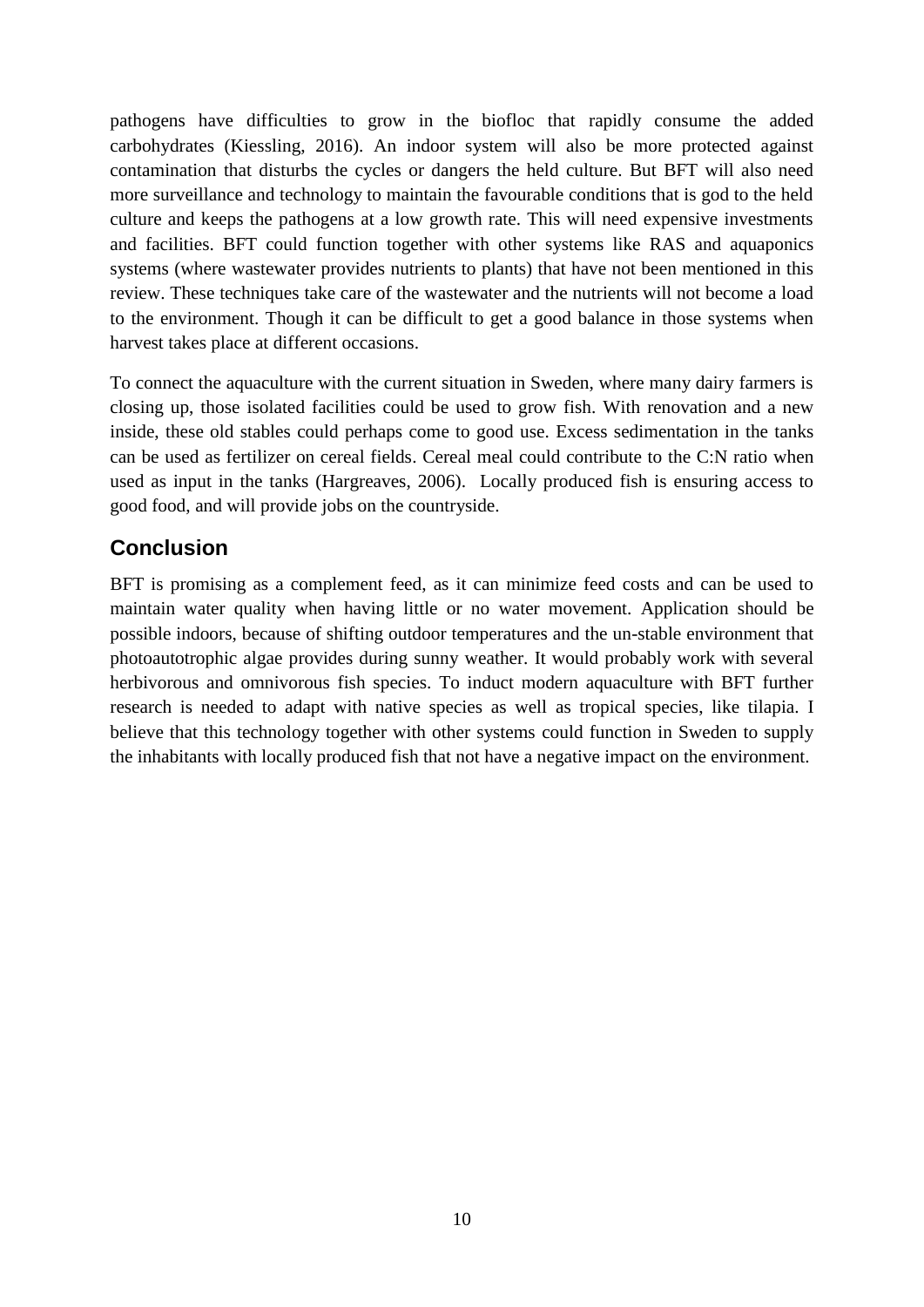### **References**

Anthonisen, A.C., Loehr, R.C., Prakasam, T.B.S., Srinath, E.G. 1976. Inhibition of nitrification and nitrous acid compounds. *Water Environment Federation*. 48, 835–852.

Avnimelech, Y. 1999. Carbon/nitrogen ratio as a control element in aquaculture systems. *Aquaculture*. 176, 227–235.

Avnimelech, Y. 2007. Feeding with microbial flocs by tilapia in minimal discharge bio-flocs technology ponds. *Aquaculture.* 264, 140–147.

Avnimelech, Y., Diab, S., Kochva, M. 1992. Control and utilization of inorganic nitrogen in intensive fish culture ponds. *Aquaculture and Fish Management*. 23, 421–430.

Avnimelech,Y., Mokady, S. 1988. *Protein biosynthesis in circulated ponds*. In: Pullin, R.S.V., Bhukaswan, T., Tonguthai, K., Ma- clean, J.L. (Eds.), The Second International Symposium on Tilapia in Aquaculture, ICLARM Conference Proceedings, vol. 15. pp. 301– 309.

Avnimelech, Y.; Mokady, S.; Schroeder, G. L. 1989. Circulated ponds as efficient bioreactors for single cell protein production. *Israeli Journal of Aquaculture*. 41:2, 58-66.

Avnimelech, Y., Weber, B., Hepher, B., Milstein, a, Zorn, M., 1986. Studies in circulated fish ponds: organic matter recycling and nitrogen transformation. *Aquaculture and Fish Management*. 17, 231–242.

Azim, M.E., Little, D.C. 2008. The biofloc technology (BFT) in indoor tanks: Water quality, biofloc composition, and growth and welfare of Nile tilapia (*Oreochromis niloticus*). *Aquaculture*. 283, 29–35.

Azim, M.E., Little, D.C., Bron, J.E. 2008. Microbial protein production in activated suspension tanks manipulating C:N ratio in feed and the implications for fish culture. *Bioresource Technology*. 99, 3590–3599.

Behrends, L.L., Kingsley, J.B., Bulls, J.B. 1990. Cold tolerance in maternal mouthbrooding tilapias: phenotypic variation among species and hybrids. Aquaculture. 85, 271-280.

Bowen, H.S. 1987. *Composition and nutritional value of detritus*. In D.J.W. Moriarty and R.S.V Pullin (eds.) Detritus and microbial ecology in aquaculture. ICLARM Conference Proceedings 14. Manila, Phillipines. pp. 192-216.

Brännäs, E., Linnér, J. 2000. Growth effects in Arctic charr reared in cold water: Feed frequency, access to bottom feeding and stocking density. *Aquaculture International*. 8, 381– 389.

Burford, M.A., Thompson, P.J., McIntosh, R.P., Bauman, R.H., Pearson, D.C. 2003. Nutrient and microbial dynamics in high-intensity, zero-exchange shrimp ponds in Belize. *Aquaculture.* 219, 393–411.

Burford, M.A., Thompson, P.J., McIntosh, R.P., Bauman, R.H., Pearson, D.C., 2004. The contribution of flocculated material to shrimp (*Litopenaeus vannamei*) nutrition in a highintensity, zero-exchange system. *Aquaculture.* 232, 525–537.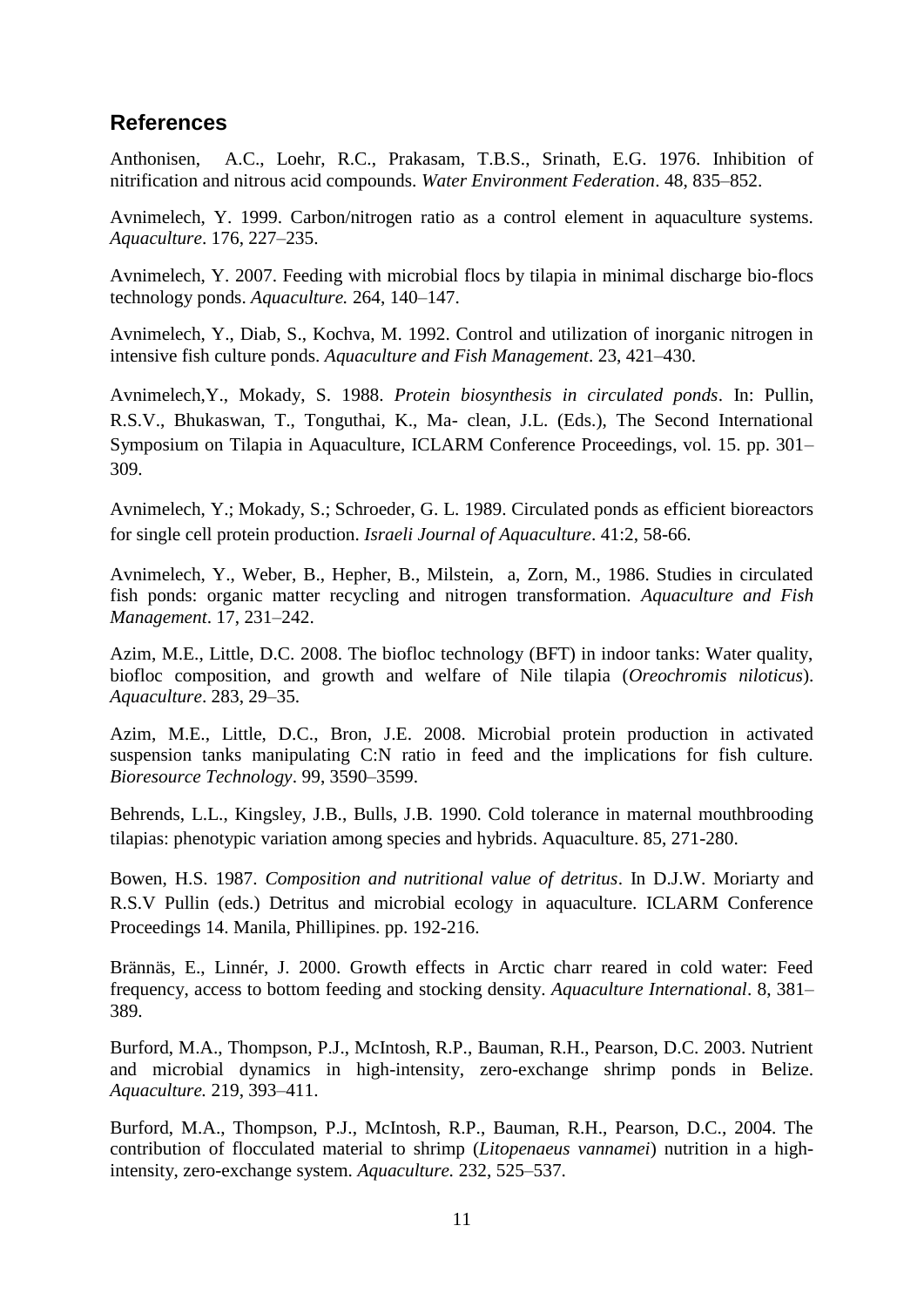Charo-Karisa, H., Rezk, M.A., Bovenhuis, H., Komen, H. 2005. *Effects of rearing conditions on low-temperature tolerance of Nile tilapia, Oreochromis niloticus, juveniles*. In: Proceedings of the 6th international symposium on tilapia in aquaculture, Manila, Philippines, 12-16 September 2004.

Colt, J., Ludwig, R., Tchobanoglous, G. and Cech, J. 1981. The effects of nitrite on the shortterm growth and survival of channel catfish, *Ictalurus punctatus*. *Aquaculture*. 24, 111-122.

Crab, R., Avnimelech, Y., Defoirdt, T., Bossier, P., Verstraete, W. 2007. Nitrogen removal techniques in aquaculture for a sustainable production. *Aquaculture*. 270, 1–14.

Crab, R., Defoirdt, T., Bossier, P., Verstraete, W. 2012. Biofloc technology in aquaculture: Beneficial effects and future challenges. *Aquaculture*. 356-357, 351–356.

Crab, R., Kochva, M., Verstraete, W., Avnimelech, Y. 2009. Bio-flocs technology application in over-wintering of tilapia. *Aquacultural Engineering*. 40, 105–112.

Crab, R., Lambert, A., Defoirdt, T., Bossier, P., Verstraete, W. 2010. The application of bioflocs technology to protect brine shrimp (*Artemia franciscana*) from pathogenic *Vibrio harveyi*. *Journal of Applied Microbiology*. 109, 1643–1649.

Cruz, E.M. Ridha, M., 1994. Overwintering tilapia, *Oreochromis spilurus* (Günther), fingerlings using warm underground sea water. Aquaculture and Fisheries Management. 25, 865–871.

Dalsgaard, J., Lund, I., Thorarinsdottir, R., Drengstig, A., Arvonen, K., Pedersen, P.B. 2013. Farming different species in RAS in Nordic countries: Current status and future perspectives. Aquacultural Engineering. 53, 2–13.

Dan, N.C., Little, D.C. 2000. Overwintering performance of Nile tilapia *Oreochromis niloticus* (L.) broodfish and seed at ambient temperatures in northern Vietnam. *Aquaculture Research*. 31, 485–493.

Ebeling, J.M., Timmons, M.B., Bisogni, J.J. 2006. Engineering analysis of the stoichiometry of photoautotrophic, autotrophic, and heterotrophic removal of ammonia-nitrogen in aquaculture systems. *Aquaculture*. 257, 346–358.

Ekasari, J., Rivandi, D.R., Firdausi, A.P., Surawidjaja, E.H., Zairin, M., Bossier, P., De Schryver, P. 2015. Biofloc technology positively affects Nile tilapia (*Oreochromis niloticus*) larvae performance. *Aquaculture.* 441, 72–77.

Emerenciano, M., Ballester, E.L.C., Cavalli, R.O., Wasielesky, W. 2012. Biofloc technology application as a food source in a limited water exchange nursery system for pink shrimp *Farfantepenaeus brasiliensis* (Latreille, 1817). *Aquaculture Research*. 43, 447–457.

Emerson, K., Russo, R.C., Lund, R.E., Thurston, R.V. 1975. Aqueous ammonia equilibrium calculation: effect of pH and temperature. *Journal of the Fisheries Research Board of Canada.* 32, 2379–2383.

FAO, 2014. State of World Fisheries and Aquaculture. FAO, Rome

Francis, G., Makkar, H.P.S., Becker, K. 2001. Antinutritional factors present in plant-derived alternate fish feed ingredients and their effects in fish. *Aquaculture*. 199, 197-227.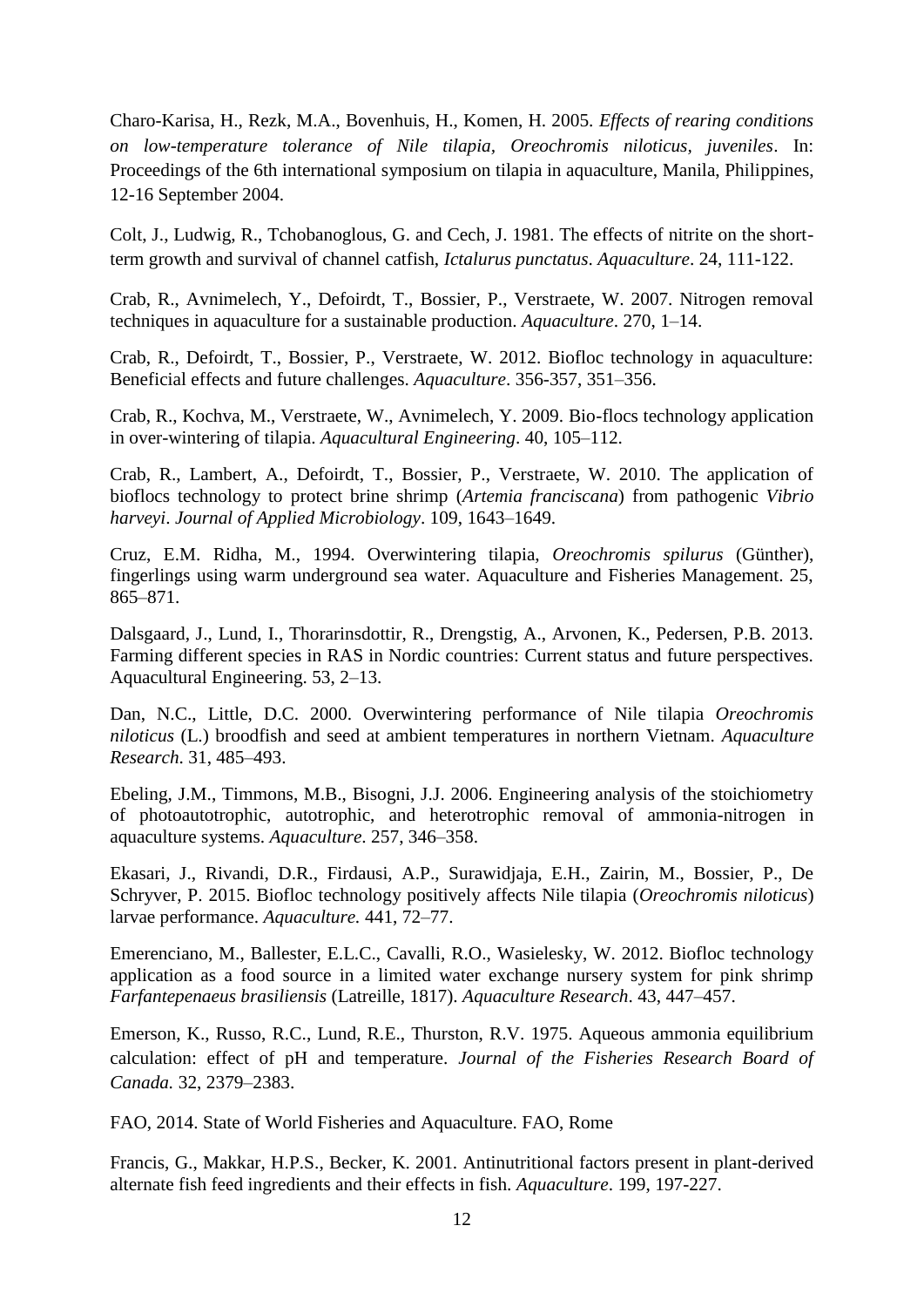Hargreaves, J.A. 2006. Photosynthetic suspended-growth systems in aquaculture. *Aquacultural Engineering*. 34, 344–363.

Hargreaves, J.A., Tucker, C.S. 2003. Defining loading limits of static ponds for catfish aquaculture. *Aquacultural Engineering.* 28, 47–63.

Harris, R.H., Mitchell, R. 1973. The role of polymers in a microbial aggregation. *Annual Reviews in Microbiology.* 27:1, 27-50.

Hepher, B. 1988. *Nutrition of pond fish*. Cambridge University Press, Cambridge, UK, 388 pp.

Hertrampf, J.W., Piedad-Pascual, F. 2000. *Handbook on Ingredients for Aquaculture Feeds*. Kluwer Academic Publishers, Dordrecht, The Netherlands. 624 pp.

Jauncey, K. 2000. *Nutritional requirements*. In: Beveridge, M.C.M., McAndrew, B.J. (Eds.), Tilapias: Biology and Exploitation. Kluwer Academic Publishers, London, UK, pp. 327–375.

Jordbruksverket 2016-02-04. *Vattenbruk - en växande näringsgren på landsbygden.* Available[:https://www.jordbruksverket.se/amnesomraden/landsbygdsutveckling/branscheroch](https://www.jordbruksverket.se/amnesomraden/landsbygdsutveckling/branscherochforetagande/vattenbruk.4.e01569712f24e2ca0980008260.html) [foretagande/vattenbruk.4.e01569712f24e2ca0980008260.html](https://www.jordbruksverket.se/amnesomraden/landsbygdsutveckling/branscherochforetagande/vattenbruk.4.e01569712f24e2ca0980008260.html) [2016-04-14]

Kiessling, A., Askbrandt, S. 1993. Nutritive value of two bacterial strains of single-cell protein for rainbow trout (*Oncorhynchus mykiss*). *Aquaculture.* 109, 119–130.

Kiessling, A. 2016. Department of Animal nutrition and management. Sweden : Swedish University of Agricultural Sciences. Unpublished material.

Kungliga Skogs och Lantbruksakademien (KSLA)., 2004. Fiskar och fiske i Sverige. Available: <http://www.ksla.se/wp-content/uploads/2011/05/Fiskar-och-fiske-i-Sverige.pdf> [2016-05-02]

Körner, S., Das, S.K., Veenstra, S., Vermaat, J.E. 2001. The effect of pH variation at the ammonium/ammonia equilibrium in wastewater and its toxicity to Lemna gibba. *Aquatic Botany*. 71, 71–78.

Langeland, M., Vidakovic, A., Vielma, J., Lindberg, J.E., Kiessling, A., Lundh, T. 2014. Digestibility of microbial and mussel meal for Arctic charr (*Salvelinus alpinus*) and Eurasian perch (*Perca fluviatilis*). *Aquaculture nutrition*. doi: 10.1111/anu.12268

Lewis W.M. Jr., Morris D.P. 1986. Toxicity of nitrite to fish: a review. *Transactions of the American Fisheries Society*. 115, 183-195.

Luna, S.M. 2016-04-11. *Perca fluviatilis*. Available: <http://www.fishbase.org/Summary/speciesSummary.php?ID=358&AT=eurasian+perch> [2016-04-14]

Michaud, L., Blancheton, J.P., Bruni, V., Piedrahita, R. 2006. Effect of particulate organic carbon on heterotrophic bacterial populations and nitrification efficiency in biological filters. *Aquacultural Engineering*. 34, 224–233.

Moriarty, D.J.W. 1997. The role of microorganisms in aquaculture ponds. *Aquaculture*. 151, 333–349.